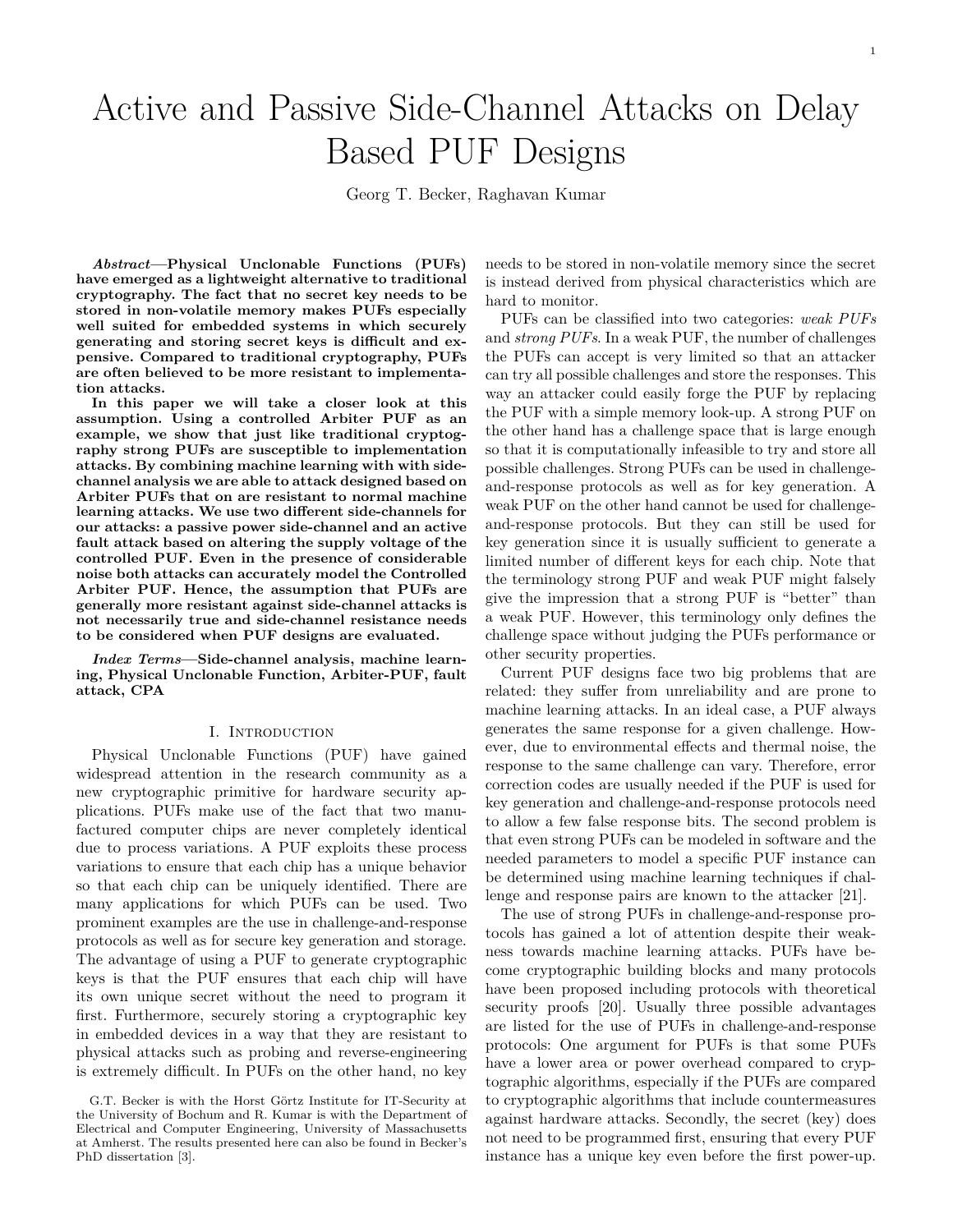This is especially useful if the PUF is used in a piracy protection scheme. And last but not least, PUFs are often believed to be more secure against implementation attacks (physical attacks) such as probing and side-channel attacks. Resistance against implementation attacks is an extremely interesting property as it has been shown many times how difficult it is to protect embedded systems against these types of attacks. A very careful design and the combination of different countermeasures is needed to ensure a reasonable resistance against implementation attacks. But this increases development costs and design overhead significantly. If PUFs would indeed be very resistant towards these implementation attacks, this would make them a very promising alternative to traditional cryptography. However, this resistance has never been thoroughly analyzed and proven.

#### *A. Related Work*

It has already been shown that PUFs, when used for key generation, can be attacked with side-channel attacks by attacking the digital error-correction used in these systems [12], [16]. These attacks do not directly attack the used PUF itself but the digital post-processing. Nevertheless, they still indicate that using PUFs does not necessarily solve the problem of implementation attacks as other parts of the system might still be vulnerable. Recently, Merli *et al.* successfully attacked a ring-oscillator (RO) PUF using an EM attack that directly targeted the PUF and not the error correction [15]. RO-PUFs only have a limited number of challenges and responses and are therefore weak PUFs. The only side-channel attacks that directly targets a strong PUF is the recent work by Delvaux *et al.* [6]. The authors used the large unreliability of the PUF as side-channel leakage and for the first time modeled an arbiter PUF based on this information. However, for the attack to work, the attacker needs to know the unreliability of single response bits in the presence of thermal noise. This means that the attack actually not only uses the reliability information but also directly the response bit, i.e. whether a response is biased towards 1 or 0. But if the response bits are known, traditional machine learning algorithms can be used, which are still more efficient [6]. Hence, while the paper is interesting from a theoretical point of view, it has only limited practical relevance.

In parallel to our work, Rührmair *et al.* [22] have also proposed a combined machine learning and side-channel attack using the power and timing side-channel. In their work they chose an XOR-Arbiter PUF as their target architecture. However, their assumed power model is very idealistic. They assume that they can directly read out the number of responses that are "one" from the power traces without any noise. However, such a power model is very unrealistic in practice as discussed in Section III-A. How their approach works in a noisy environment which resembles a more realistic environment is still an open question. Besides the power side-channel they have also propose the use of a timing side-channel. This timing sidechannel is very interesting. In their proof of concept implementation they used a dedicated circuit in the FPGA to measure the timing differences. In practice such an on-chip measurement mechanism won't be present. However, their approach could be extended to be used as a fault attack for XOR-Arbiter PUFs. In [22] the authors also propose some countermeasures how this timing side-channel attack can be prevented.

## *B. Contribution and Organization*

In this paper we will take a closer look at the sidechannel resistance of strong PUFs against passive and active attacks. In particular, two different classes of implementation attacks are considered, power side-channel analysis and fault attacks. As our target we chose the Arbiter PUF, as it is the most widely discussed strong PUF in the literature. We show that it is possible to attack the Arbiter PUF even in scenarios where machine learning attacks are infeasible, i.e. when the attacker does not directly have access to the individual response bits. We performed a hybrid machine learning power sidechannel attack on a controlled PUF design based on an Arbiter PUF on simulated traces and showed that the attack is successful in the presence of considerable noise. By comparing our power side-channel attack on PUFs with successful CPA attacks on block ciphers from the literature, we show that with comparable noise levels a power side-channel attack on the controlled PUF would be successful as well. Furthermore, we propose a fault attack on the same design that is based on changing the supply voltage. We use the information which challenges become unreliable to perform a hybrid fault and machine learning attack that can accurately model a controlled Arbiter PUF.

Hence, our results raise doubt whether the assumption that PUFs are less prone to implementation attacks than traditional cryptographic algorithms holds true in general.

A detailed description of how Arbiter PUFs work and how they can be modeled is presented in the beginning of the next Section. In Subsection II-C a controlled PUF designed based on an Arbiter PUF is introduced under the assumption that the PUF achieves a reliability close to 100%. This secure design will be used as the target design for the power side-channel attacks in Section III and the fault attacks in Section V. In the last Section the implications of the results presented in this paper are discussed.

## II. TARGET PUF DESIGN

Arbiter-PUFs are the most popular strong PUF design in the literature. However, they can easily be modeled using machine learning attacks if the attacker knows challenge and response pairs. To overcome this problem, *controlled PUFs* [7] were proposed in which the direct challenge and response pairs of the Arbiter PUF are never revealed. Therefore controlled PUFs are secure against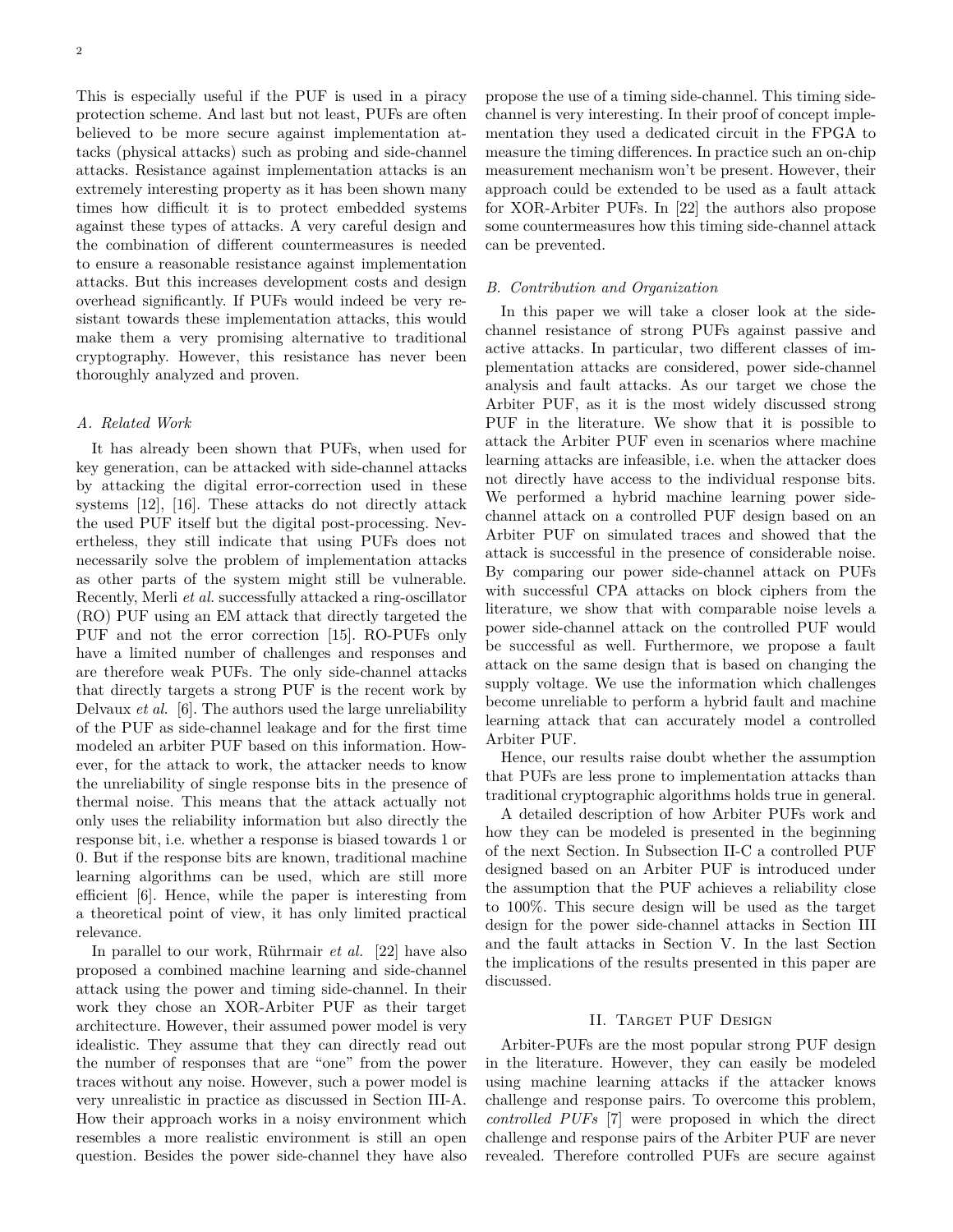machine learning attacks. In this paper we chose such a controlled PUF as our target. However, our method is sufficiently general to be applied to other designs based on an Arbiter PUF.

#### *A. Arbiter PUF*

The basic idea of the Arbiter PUF is to apply a race signal to two identical paths and determine which of the two paths is faster. The two paths have an identical layout so that the delay difference ∆*D* between the two signals mainly depends on process variations. This dependency on process variations ensures that each chip will have a unique delay behavior. The Arbiter PUF gets a challenge as its input which defines the exact paths the race signal takes. Figure 1 shows the schematic of an Arbiter PUF. It consists of a top and bottom signal that is fed through delay stages. Each individual delay stage consists of two 2-bit multiplexers (MUX) that have identical layouts and that both get the bottom and top signals as inputs. If the challenge bit for the current stage is '1' the multiplexers switch the top and bottom signals, otherwise the two signals are not switched. Each individual transistor in the multiplexers has a slightly different delay characteristic due to process variations and hence the delay difference between the top and bottom signal are different for a '1' and a '0'. This way the race signal can take many different paths: an n-stage Arbiter PUF has 2 *<sup>n</sup>* different paths the race signals can take. However, challenges that only differ in a few bits have a very similar behavior so that an Arbiter PUF does not necessarily have  $2^n$  unique challenges. An Arbiter at the end of the PUF determines which of the two signals was faster. The Arbiter consists of two cross-coupled AND gates which form a latch and will have an output of '1' if the top signal arrives first and '0' if the bottom signal is the first to arrive. The Arbiter can have a slight bias so that the PUF result might be slightly biased towards '0' or '1'.



Fig. 1. Schematic of an n-bit Arbiter PUF.

#### *B. Modeling an Arbiter PUF*

Arbiter PUFs can easily be modeled in software if the delays that are added by each individual stages are known. Each stage has four delay values: the delay for the top and bottom signal for challenge bit '1' and for challenge bit '0'. Since we are actually not interested in the total delay but only in the delay difference, we can reduce these four values to two values per stage *i*, the delay difference  $\delta_{1,i}$ between the top and bottom signal for challenge bit '1' and the delay difference  $\delta_{0,i}$  for the challenge bit '0'. The delay difference is positive if the top signal is faster and negative if the bottom signal is faster. The total delay difference  $\Delta D$  for a given challenge  $\overline{C} = c_1, ... c_n$  can be computed easily by adding up the individual delays for each stage. If the challenge bit is '1' the wires are switched and the top signal becomes the bottom signal and vice versa. The switching of the wires can be modeled by simply multiplying the current delay difference with minus one. The time difference  $\Delta D_i$  between the top and bottom signal after stage *i* can therefore easily be expressed recursively with the following equation:

$$
\Delta D_i = \Delta D_{i-1} * (1 - 2 * c_i) + \delta_{c_i, i}
$$

The final time difference between the two signals is simply time difference  $\Delta D_n$  after the last stage *n* and the response bit *r* is defined by:

$$
r = \begin{cases} 1 & \text{if } \Delta D_n > 0 \\ 0 & \text{if } \Delta D_n < 0 \end{cases}
$$

This way the PUF can be modeled with  $2 * n$  delay values. However, a more efficient approach to model an nstage Arbiter PUF that only requires  $n + 1$  parameters is used in practice. A PUF instance is described by the delay vector  $\vec{w} = (w_1, ..., w_{n+1})$  with:

$$
w_1 = \delta_{0,1} - \delta_{1,1}
$$
  

$$
w_i = \delta_{0,i-1} + \delta_{1,i-1} + \delta_{0,i} - \delta_{1,i} \text{ for } 2 \le i \le n
$$
  

$$
w_{n+1} = \delta_{0,n} + \delta_{1,n}
$$

The delay difference  $\Delta D_n$  at the end of the Arbiter is the result of the scalar multiplication of the transposed delay vector  $\vec{w}$  with a feature vector  $\vec{\Phi}$  that is derived from the challenges:

$$
\Delta D_n = \vec{w}^T \vec{\Phi}
$$

The feature vector  $\vec{\Phi}$  is derived from the challenge vector  $\vec{c}$  as follows:

$$
\Phi_i = \prod_{l=i}^n (1 - 2c_l) \text{ for } 1 \le i \le n
$$

$$
\Phi_{n+1} = 1
$$

Modeling a PUF in this way can significantly decreases the simulation time and also reduces the parameters that need to be known to  $n + 1$ . It was shown in the past how these parameters can be computed (or approximated) easily using different machine learning techniques. In practice, only a few hundred challenge and response pairs are needed to model an Arbiter PUF with a predication rate very close to the reliability of the attacked PUF [11]. To make machine learning attacks more difficult, some designs try to add a non-linear component to the Arbiter PUF e.g. by using feed-forwards or by XORing the responses of several Arbiter PUFs. These designs make machine learning attacks more difficult, but not necessarily computational infeasible. It has been shown that it is still possible to achieve a prediction accuracy of above 98% percent using machine learning techniques such as Evolution Strategies (ES) or Linear Regression (LR) against feed-forward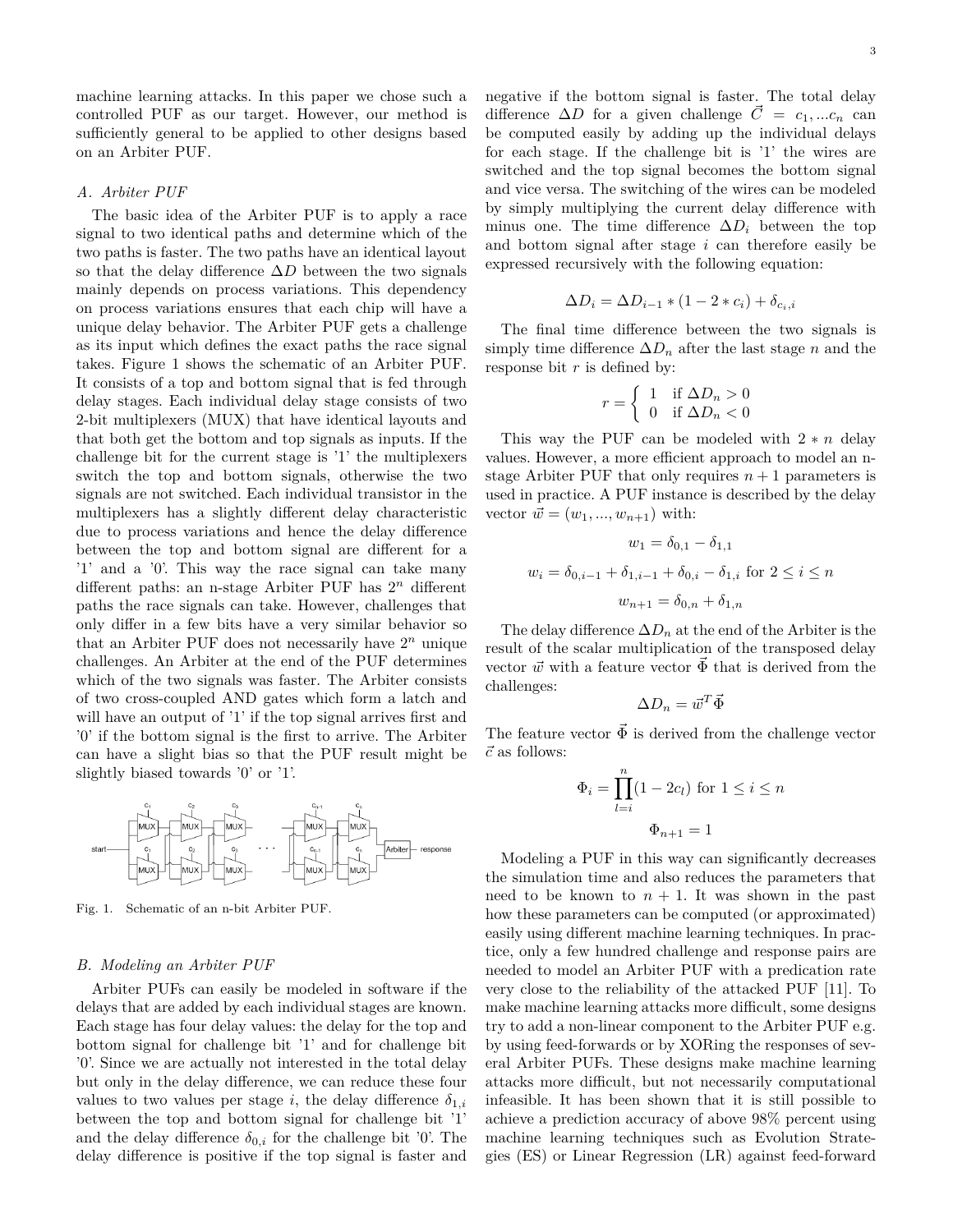PUFs, lighweigth PUFs and XOR arbiter PUFs[21]. However, with increasing parameter sizes the attack becomes increasingly difficult and in [21] the authors report that XOR-Arbiter PUFs with at least 8 XORs were out of the reach with their attack.

#### *C. Controlled PUF Design*

Since current PUF designs can be attacked using machine learning if the attacker has access to challenge and response pairs, so called *Controlled PUFs* have been proposed to prevent these attacks. The term controlled PUF was introduced by Gassend *et al.* in [7] and the main idea is to add additional circuitry that prevents an attacker to apply arbitrary challenges and, most importantly, hides the individual response bits from the attacker. The main idea of most controlled PUFs is to instead of applying the challenges to the PUF directly, a master challenge is sent to the chip. From this master challenge, a challenge generator generates *n* individual challenges that are applied to the PUF. The *n* individual response bits of this PUF are not directly returned as outputs but instead are first applied to a cryptographically secure one-way function (e.g. a hash function). Figure 2 shows an example implementation of a Controlled PUF design and which is used as a case study in the remainder of this chapter. By



Fig. 2. The controlled PUF design. An 80-bit master challenge is applied to the controlled PUF from which 80 individual subchallenges are derived using the challenge generator. These 80 subchallenges are applied to the 128-bit Arbiter PUF and the 80 PUF responses are stored in a shift register. This 80-bit string is hashed using a cryptographically secure one-way function and the resulting 64-bit hash value is provided as the final response of the controlled PUF.

never revealing the individual response bits to the outside, machine learning attacks are not feasible any longer<sup>1</sup>.

Please note that such a design only works if the used PUF is very reliable as a single false response bit will cause the current authentication attempt to fail. If the PUF is reliable enough, one can simply repeat the authentication process several times in case the authentication failed. Another option is to use error correction codes as mentioned in the original controlled PUF proposal. Since there already have been side-channel attacks on error correction codes we omit these error corrections in our analysis. Error correction does not have much impact on the power side-channel attack discussed in this paper.

How error correction will affect the active attack will be discussed in Section V-B.

Of course, the proposed design adds a non negligible overhead to the PUF design, as a challenge generator and one-way function is needed. However, there exist several secure lightweight encryption algorithms that could be used for this purpose. The challenge generator generates *n* sub-challenges for a single master challenge. There are two main requirements for the challenge generator:

- 1) A master challenge should not generate subchallenges that are similar i.e. sub-challenges that have large sequences of bits that are equal between these sub-challenges.
- 2) Two master challenges should not generate subchallenges that are similar to each other.

An example of a secure challenge generator would be a block cipher in counter mode with the key as the master challenge. The fact that the same design can be used as a challenge generator and as a one-way function greatly reduces the introduced area overhead of a controlled PUF. Many lightweight block ciphers exist such as PRESENT [4] or NSA's lightweight block ciphers [2] that could be used for this purpose. However, the results presented in this paper are sufficiently general that other approaches such as using a hash function or LFSRs as the challenge generator can be used instead.

It is also important to note that the physical security requirements for the challenge generator and the one-way function are much lighter than for the case that they are used with a traditional secret key that needs to be protected. The challenge generator only processes known values, hence it does not need to be resistant against information leakage. The one-way function also has reduced physical security requirements since it does not process a constant secret. For each master challenge, the input to the one-way function is different and unpredictable. Hence, differential attacks such as DPA and CPA are not feasible. Therefore only implementation attacks that can reveal information with a single input, e.g. a simple power analysis, need to be considered. But defending against these types of side-channel attacks is much easier than defending against differential side-channel attacks and most hardware blockciphers are secure against simple power analysis. Hence, to attack such a system using implementation attacks, the attacker would need to directly attack the Arbiter PUF and not the digital post-processing.

In the following we will assume that a design as depicted in Figure 2 is used with a block cipher such as PRESENT as the challenge generator and one-way functions as well as an 80-bit shift register to store the 80 individual response bits. However, since our attacks will actually directly target the 128-bit Arbiter (or the registers storing the Arbiter response) and not the digital pre- or post-processing the results are also valid for other designs that use an Arbiter PUF with known challenges.

<sup>&</sup>lt;sup>1</sup>This assumes that *n* is chosen sufficiently large and the PUF has enough entropy that brute-force attacks are not possible.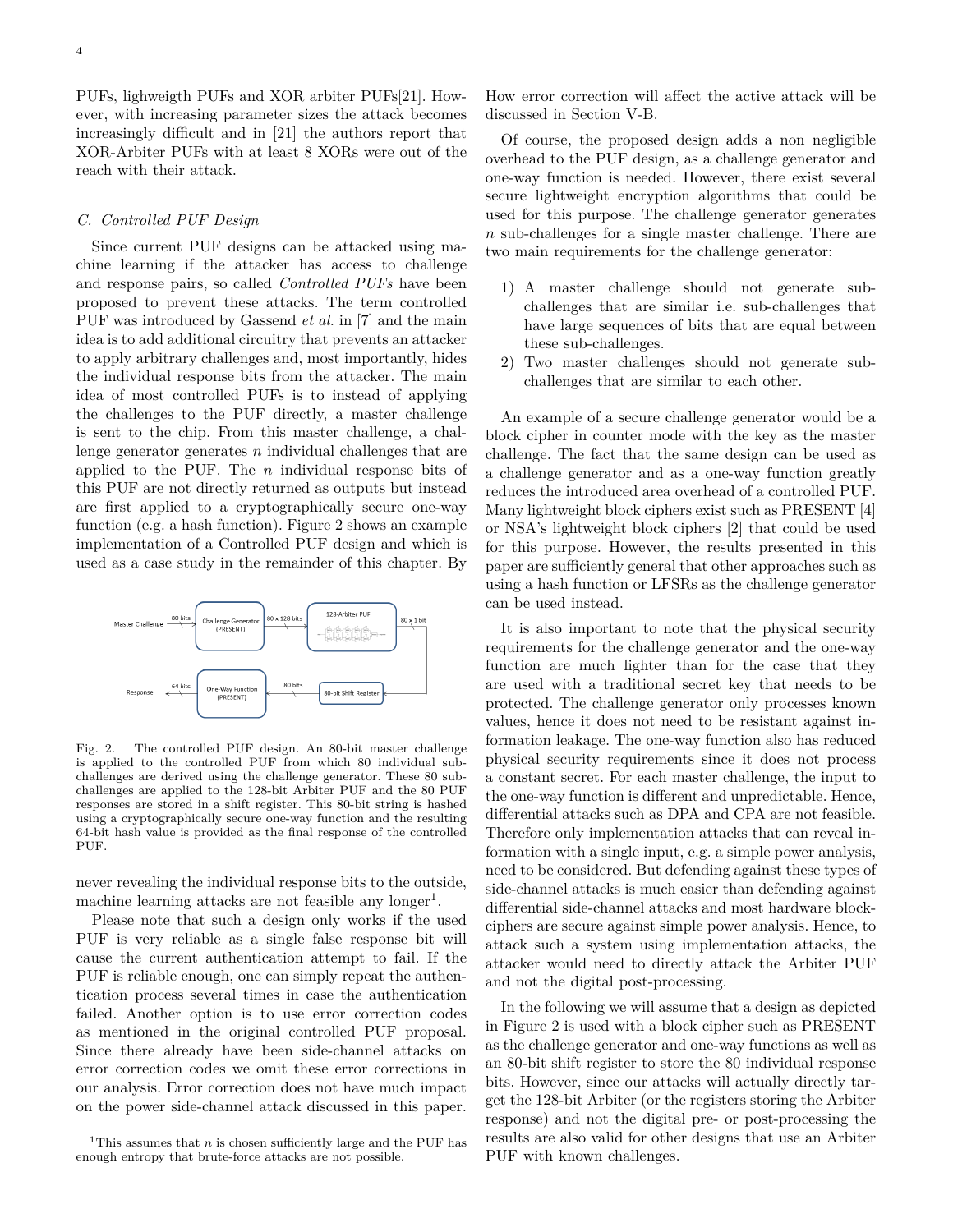## III. Power Side-Channel Attack on Arbiter PUFs

In this section we will take a closer look at the resistance of Arbiter PUFs towards passive power side-channel attacks. We assume that the attacker does not have access to the challenge and response pairs because a controlled PUF design as described in section II-C is used. The question is if the attacker can gain enough information out of power side-channel measurements of the PUF to successfully model it. In the following we will first take a closer look at the power consumption of the Arbiter PUF and then show how this information can be used to attack controlled PUFs in a combined machine learning and power side-channel attack.

#### *A. Power Consumption of Arbiter PUFs*

To evaluate information leakage of an Arbiter PUF in the power consumption we performed some simulations to test the power behavior of an 128-bit Arbiter PUF. Figure 3 shows the power consumption of the tested 128- Bit Arbiter PUF in 45nm technology. The PUF is the same design as described in Section II-C with one addition: the result of the PUF is stored in a register. It is a reasonable assumption to assume that the response bit is stored in a register, since the PUF response needs to be processed further. There are two points of interest in the power traces. One point of interest is when the Arbiter at the end of the PUF determines whether the output is 1 or 0 and the second point of interest is when the result is stored in the register. In this simulation the register was reset before the PUF execution. Figure 4 shows the correlation of 2000 power traces with the correct response bits as well as the correlation with response bits with a prediction accuracy between 50% to 90%. There is a strong correlation of the correct response bits and the power traces at two time instances. At around 1350 ns when the PUF evaluates the response the power traces show a correlation of -0.32 and when the response bit is stored in the flip flop at 1600 ns the correlation is close to 1.

The reason why the correlation is negative at 1350 ns is because the power consumption is actually higher if the response bit is 0 instead of 1 in this design due to the implementation details of the Arbiter PUF. The fact that a correlation of close to 1 is achieved during the storing of the result in the register is not very surprising since it is well known that a register has a large power consumption when the output value changes. For prediction accuracies below 100% the correlation coefficient decreases linearly. Hence, the correlation coefficient directly relates to the model accuracy and it is possible to distinguish PUF models with a high accuracy from PUF models with a low accuracy using the correlation coefficient.

In this noise-free simulations it is actually possible to directly read out the response bit from the power traces. However, in practice this will not be possible due to various noise sources.



Fig. 3. Two power traces of an 128-bit Arbiter PUF for two different challenges, one challenge with a response of 1 and one with a response of 0.



Fig. 4. The correlation of responses with different accuracies with 2000 simulated power traces of a 128-bit Arbiter PUF.

In our controlled PUF design the response of the PUF is stored in an 80-bit shift register. The assumption that the result of the arbiter is stored in a *n*-bit shift-register is very reasonable if a design is used in which the PUF is called *n* times before the result is processed. Using a shift-register is the most common and most efficient approach to store data in this case. The power consumption of a shift register follows a Hamming distance model: If two consecutive bits are different, then the stored values in the registers change and generate a large power consumption. On the other hand, if two consecutive bits are the same then the values do not change and hence consume only a small amount of power. The power consumption of the shift-register is therefore directly proportional to the Hamming distance between the current state of the shift register with the previous state.

During the evaluation of the Arbiter on the other hand the power consumption is independent of the previous response bit. This is due to the fact that the PUF is always set to the same state before the race signal is applied. Hence, the data-dependent power consumption during the end of the evaluation phase of the Arbiter PUF depends on a Hamming weight model. We have actually omitted a third time instance in which the power consumption directly depends on the response bit. When the Arbiter PUF is reset to the initial state to prepare for the next race signal there is again a data-dependent power consumption comparable to the power consumption during evaluation.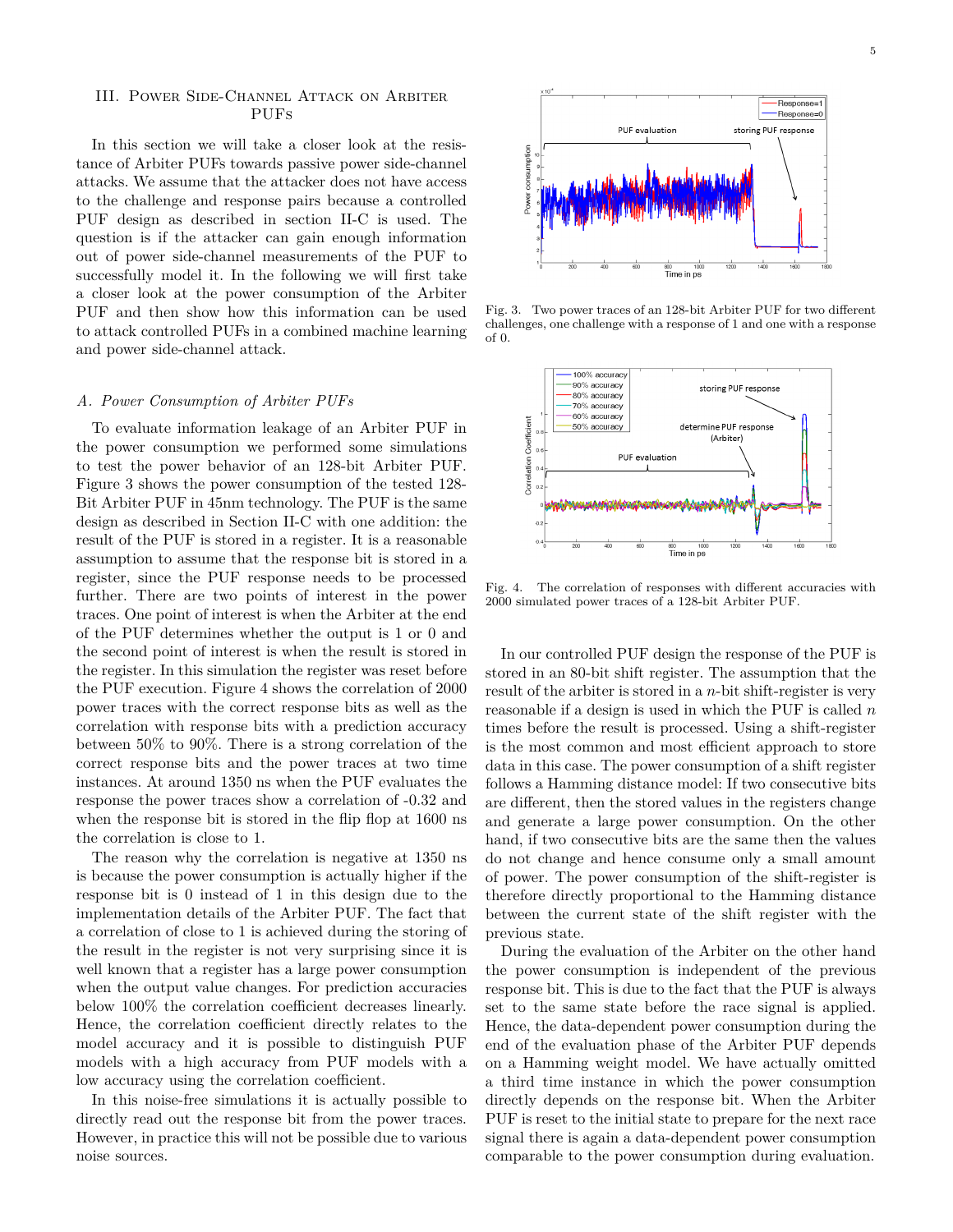It should also be noted that after the power-up the shift register will contain all zeros. In this specific case the power consumption of storing the first response bit also follows the Hamming weight model. An attacker could power off the device between each measurement if he wanted to use the Hamming weight power model together with the power consumption of the register. In our attack, the Hamming distance power model on the shift register outperformed the Hamming weight power model so that this seems to be unnecessary or counter-productive for most attacks.

In practice, the side-channel measurements will contain noise from various sources. The different noise sources are typically physical noise, measurement noise, model matching noise, and algorithmic noise. Physical noise sums up noise sources such as supply noise, thermal noise, and temperature differences. Measurement noise is added by the measurement setup and includes noise added by the digital sampling or low pass filters that are inevitably added by the measurement setup. The assumed power model such as Hamming distance or Hamming weight is only an approximation of the real power consumption of the device. For example, in the Hamming distance power models it is assumed that a switching of 1 to 0 has the same power consumption as the switching from 0 to 1. In practice, a switching from 1 to 0 might have a slightly different power consumption than the switching from 0 to 1. This mismatch between the real power consumption and the used power model is called model matching noise. Algorithmic noise describes the power consumption caused by parts of the chip that are not part of the power model of the attack but run in parallel. In the case of the controlled PUF design, algorithmic noise could for example be the power consumption of the challenge generator if it runs in parallel to the PUF, state machines or unrelated parts of the chip such as communication logic.

It is usually assumed that each of these noise sources are independent and there is an additive effect between all the noise sources so that their overall effect can be approximated by a Gaussian distribution [23]. Physical noise and measurement noise can be reduced by averaging over several measurements. Algorithmic noise and model matching noise on the other hand can often not be reduced using averaging since the noise is usually constant for a given input. Only if the algorithmic noise is independent from the input to the target IP core, e.g. a global counter, can averaging be applied to reduce the signal-to-noise ratio.

Predicting the added noise level is very difficult since it depends on too many factors. Therefore different noise levels are used in the experiments to show that even in the presence of substantial noise a side-channel attack is possible. The power traces in the remainder of this work are simulated as follows: At first the power traces with the (idealized) used power model are computed. In a 1 bit Hamming distance power model this means that if the current response is different from the previous response a 1 is assigned as the power value, otherwise a 0. To this noisefree power model Gaussian noise with a mean value of *µ* and standard deviation of  $\sigma$ , denoted as  $\mathcal{N}(\mu, \sigma^2)$ , is added to simulate the various noise sources. Note that the mean value  $\mu$  does not have any influence on the correlation coefficient and therefore in the following  $\mathcal{N}(0, \sigma^2)$  is used.

The metric  $\mathcal{N}(0, \sigma^2)$  might not be very intuitive to the reader and therefore a second metric is used as well. The power consumption during the rising edge of the clock is in many designs roughly proportional to the number of switching registers. To get a rough idea of how much noise  $\mathcal{N}(0, \sigma^2)$  is we also represent the noise as the amount of switching registers that would add algorithmic noise equivalent to  $\mathcal{N}(0, \sigma^2)$ . The amount of noise added by *n* independently and randomly (with a probability of 50%) switching registers with an idealized power model is approximately Gaussian with a mean of  $\mu = n \times 1/2$  and a standard deviation of  $\sigma = \sqrt{(n * 1/4)}$ .

The question is how much noise is reasonable. Since there are so many factors influencing the power consumption and measurements it is difficult to predict the noise level and one will encounter many different noise levels in practice. To give the reader an idea of how much noise can roughly be expected we used results from successful CPA attacks on various different platforms as a comparison. Assuming a Gaussian noise distribution, it is possible to compute the approximate noise level in these attacks from the provided correlation coefficients (seee Appendix A for details).

To give the reader an idea of the typical amount of noise in a side-channel attack, Table I gives an overview of some successful CPA attacks found in the literature and their corresponding correlation coefficients and noise levels.

#### *B. Combining CPA with Machine Learning*

The previous section showed that we can distinguish PUF models that have a high model accuracy from PUF models with a lower model accuracy using the correlation coefficient as a metric. This indicates that power measurements can be useful in attacking a PUF. However, due to noise it is not possible to directly read out specific response bits from the power measurements. Therefore machine learning techniques such as SVM that require challenge and response pairs do not work. But there exists a machine learning technique that can easily be combined with correlation power analysis: Evolution Strategies (ES). The idea of ES is to randomly generate PUF models with different delay values and then test which of these models perform best, i.e. which are the *fittest*. The fittest models are then kept as *parents* for the next *generation*, while the other models are discarded. In the next generation, *children* are derived from these parents by randomly modifying the delay values of the parent models. In the next step the fitness of these children is evaluated and new parents for the next generation are chosen from these children. The idea behind this approach is that by always keeping only the best PUF models, the PUF models gradually become more accurate. This process is repeated and eventually the PUF models model the PUF with a very high accuracy.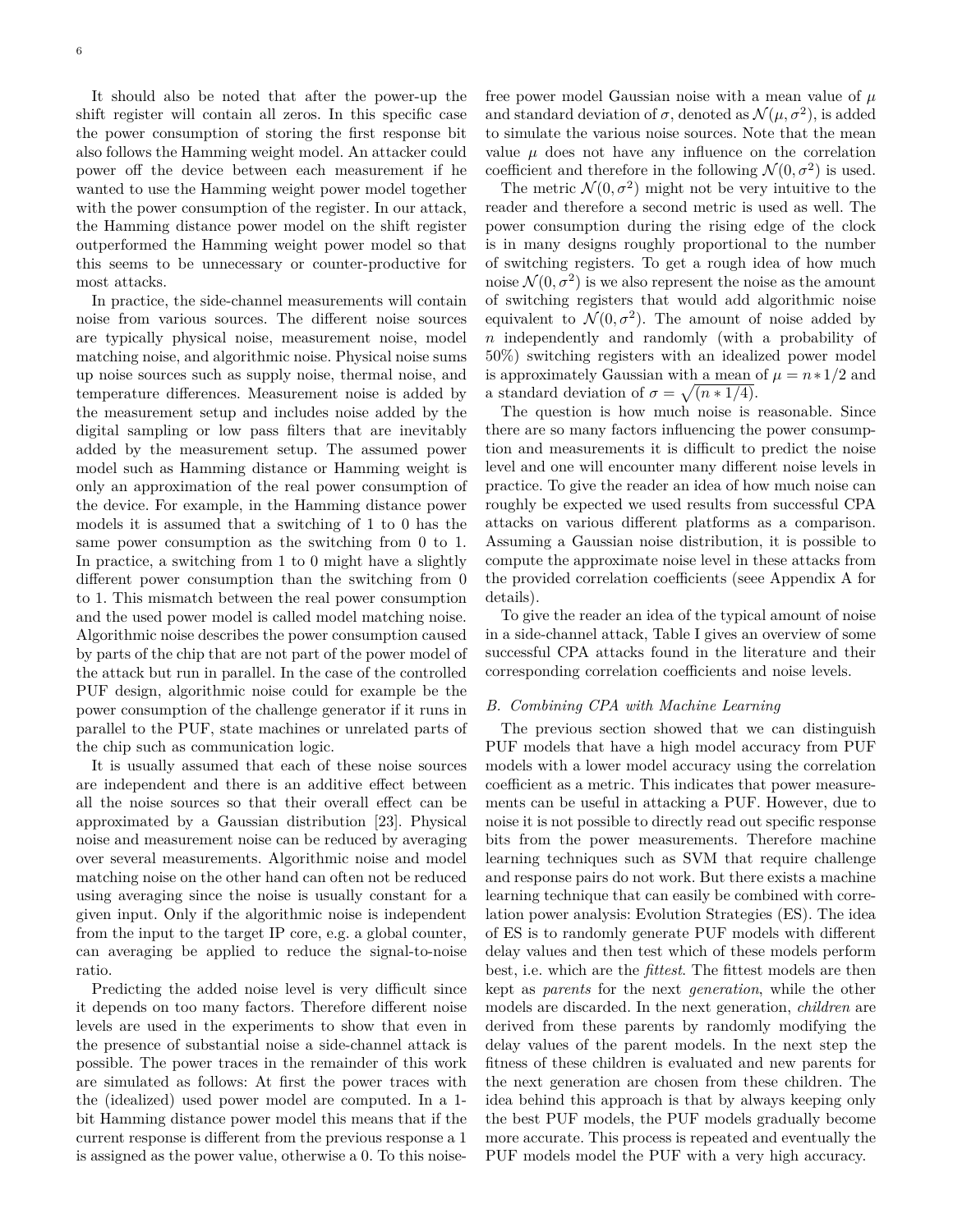| Target Design                          | Power Model   | cc             | $\overline{\mathcal{N}(\mu_N, \sigma_N^2)},$ | Noise Registers | Used Traces |
|----------------------------------------|---------------|----------------|----------------------------------------------|-----------------|-------------|
| PIC16F886 [18]                         | 8-bit HD      | $\approx 0.75$ | $\approx \mathcal{N}(0, 5.1)$                | $\approx 12.5$  | 100         |
| Yubikey $2 \lfloor 18 \rfloor$ (EM)    | 8-bit HW      | $\approx 0.3$  | $\approx \mathcal{N}(0, 42)$                 | $\approx 161$   | 300         |
| Virtex-4 Bitstream [17]                | $1$ -bit $HD$ | $\approx 0.08$ | $\approx \mathcal{N}(0, 39)$                 | $\approx 155$   | 60000       |
| Virtex-5 Bitstream [17]                | $1$ -bit $HD$ | $\approx 0.04$ | $\approx \mathcal{N}(0, 156)$                | $\approx 623$   | 90000       |
| SHA-1 EEPROM [18]                      | 8-bit HW      | $\approx 0.1$  | $\approx \mathcal{N}(0, 400)$                | $\approx 1600$  | 2500        |
| Kintex-7 FPGA [10]                     | 8-bit HW      | $\approx 0.1$  | $\approx \mathcal{N}(0, 400)$                | $\approx 1600$  | 6000        |
| Yubikey $2 \lfloor 18 \rfloor$ (Power) | 8-bit HW      | $\approx 0.06$ | $\approx \mathcal{N}(0, 1110)$               | $\approx 4430$  | 6400        |
| Stratix II Bitstream [18]              | 8-bit HD      | $\approx 0.05$ | $\approx \mathcal{N}(0, 1600)$               | $\approx 6400$  | 400000      |
| Mifare DesFire [19] (EM)               | 4-bit HD      | $\approx 0.01$ | $\approx \mathcal{N}(0, 10000)$              | $\approx 40000$ | 250000      |

#### TABLE I

EXAMPLE CORRELATION COEFFICIENTS (*cc*) AND CORRESPONDING NOISE LEVELS, DEPICTED AS  $\mathcal{N}(\mu_N, \sigma_N^2)$  and the number of corresponding noise register, of CPA attacks on different architectures: a PIC16F886 microcontroller that is used in an RFID access control system [18], the Yubikey One-Time Password Token that uses AES [18], the DS2432 and DS28E01 SHA-1 HMAC protected EEPROM from Maxim Integrated [18], Virtex-4 and Virtex-5 bitstream encryption based on AES-256 [17], an AES-128 implementation on a 22nm Kintex-7 FPGA [10], and an EM attack on the contactless Mifare Desfire smartcard (potentially with some side-channel countermeasures) [1]. Please note that the noise levels are only approximations based on the CPA values provided by the cited papers and are only meant to give the reader a rough idea of the expected noise levels in a side-channel attack.

Using ES to attack PUFs is not new and ES has already been successfully applied to attack feed-forward Arbiter PUFs [21]. The advantage of ES is that it is not based on solving any equations. For ES to work it is only necessary to have a way to distinguish which PUF models from a given set of PUF models are the fittest. Typically, this is done by comparing the modeled response bits with the measured response bits. The models with the highest match rate (accuracy) are the fittest. But any other fitness test that can distinguish good PUF models from bad PUF models with a high probability can be used. As discussed, it is possible to use power measurements and the correlation coefficient to distinguish PUF models that have a high model accuracy from models with a small model accuracy. Therefore, correlation power analysis and ES can easily be combined: ES is used to generate potential PUF models and correlation power analysis is used to test the fitness of these models. ES also has the advantage that its random nature makes it quite resistant to noise. If a good PUF model is falsely discarded and instead a worse PUF model is chosen as a parent for the next generation, this will slow down the convergence to the optimal solution. But as long as more good PUF models are chosen as parents than bad models, the ES still works and can converge to a near optimal solution. This property is very helpful for noisy environments such as the discussed power side-channel.

There are many different variants of ES that mainly differ in how the child instances are derived from the parent instances. We tested several different methods and parameters. The optimal strategy depends on many aspects such as number of stages of the PUF, noise, available traces and the computation environment. We tested the  $(\mu/\gamma)$ -ES approach without recombination with and without selfadoption. This approach has previously been successfully applied to feed-forward Arbiter PUFs in [21]. However, in our experiments the CMA-ES outperformed the  $(\mu/\gamma)$ -ES and performed very well among all ranges of noise level. CMA-ES uses a weighted recombination approach with self-adoption. Details of this machine learning attack can

be found e.g. in [8]. The same parameters as proposed in [8] were used with the exception that we increased the child-population since we are dealing with a very noisy environment.

#### *C. Results*

As mentioned in Section III-A the design can be attacked using two different power models: A 1-bit Hamming weight (HW) power model in which each challenge is independent from the previous challenge and a Hamming distance power model (HD) that targets the shift registers where the responses are stored. Figure 5 shows the result of a combined correlation CMA-ES (referred to as CCMA-ES from here after) using a 1-bit HW power model and a noise of  $\mathcal{N}(0, 25)$  which is equivalent to roughly 100 randomly switching registers. In Figure 6 the same attack is shown with a 1-bit HD power model. The CCMA-ES is a nondeterministic method, hence, if run with the same inputs, it can yield different results. In the figures 100 independent runs with the same PUF instance and power simulations were executed. The best run achieved an accuracy of 93.5% for the 1-bit HW power model compared to an accuracy of 95.6% for the 1-bit HD power model. However, while all runs converged to a solution close to the maximum with the 1-bit HW power model, with the 1-bit HD power model several runs did not converge to a solution close to the maximum. Hence, while the HD power model achieves higher accuracies if a run converges, there is a much higher chance that a run does not converge for the HD power model compared to the HW power model.

The reason for this is that a single miss-predicted response bit actually influences two bits in the HD power model(the current and next value). This leads to a relation between the prediction accuracy and correlation coefficient that unlike the Hamming weight power model is not linear. Figure 8 shows the relationship of accuracy versus correlation coefficient for the HW as well as HD power model. It is still true for the HD power model that a higher accuracy yields a higher correlation coefficient. However, this correlation coefficient increases slower for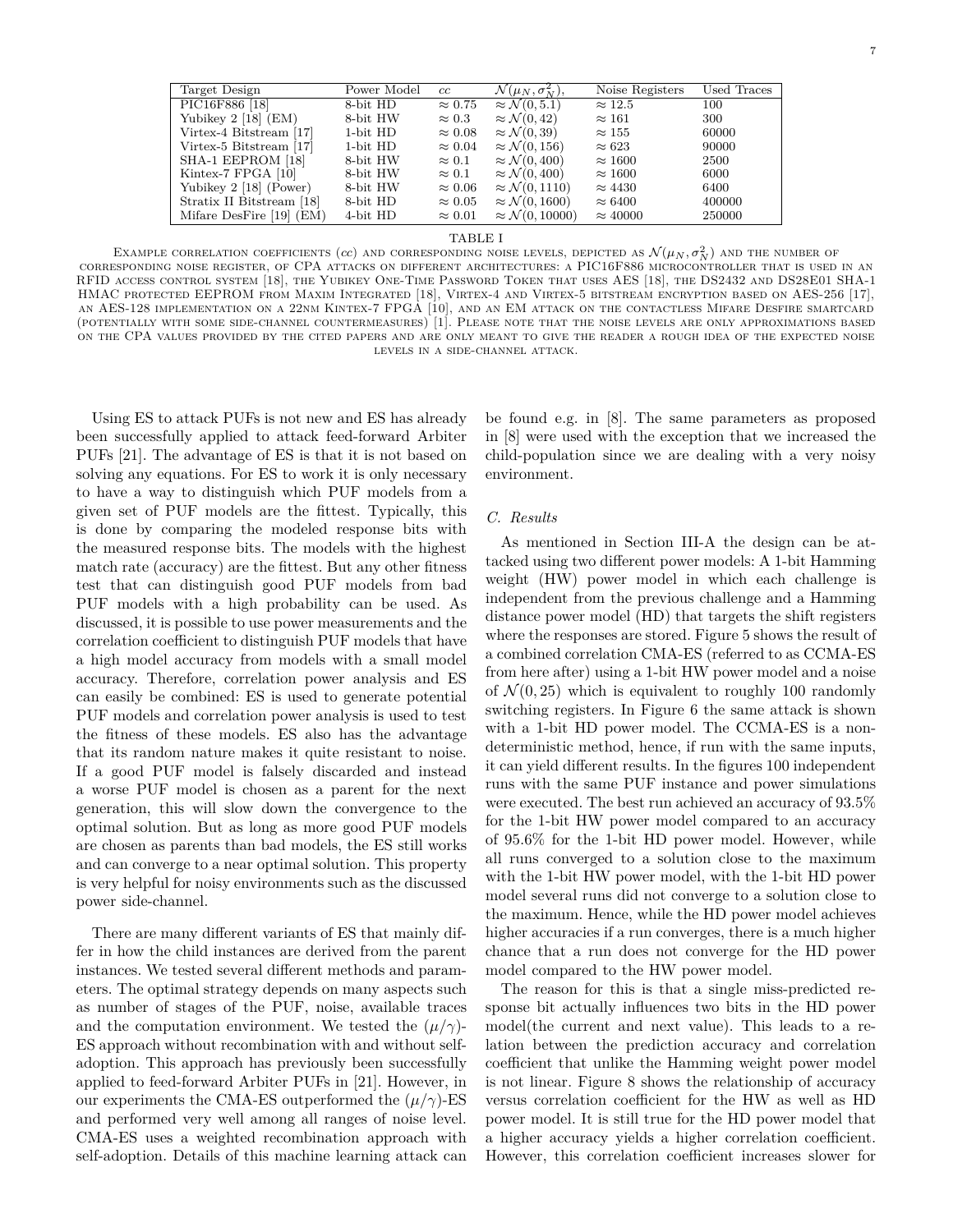

Fig. 5. Result of a CMA-ES with a 1-bit HW power model, 150k challenges and a noise of  $\mathcal{N}(0, 25)$  which is equivalent to 100 switching registers.



Fig. 6. Result of a CMA-ES with a 1-bit HD power model, 150k challenges and a noise of  $\mathcal{N}(0, 25)$  which is equivalent to 100 switching registers.

low accuracies compared to higher accuracies. What this means in practice is that the HD power model does not perform as good as the HW power model while the prediction accuracy is fairly low. But for higher accuracies the HD model actually outperforms the HW model since for higher accuracies the correlation coefficient increases faster in the HD model compared to the HW model. This trend is independent of how many bits are used for the HW power model, but an 80-bit HD model shows a higher variance from the ideal curve than a 1-bit HD model. This explains why the HD model achieves higher accuracies while simultaneously having a lower rate of runs that converge.

If we assume that the result is stored in an 80-bit shift register then the power consumption during the storing of a response bit follows an 80-bit HD power model, not a 1-bit HD model. Using an 80-bit power model greatly increases the signal to noise ratio. Figure 7 shows the same attack as before with the 80-bit HD power model. In this case accuracies of up to 99.9% are achieved. Therefore this power model is recommended in practice, assuming the design allows it. It is also important to note that in the controlled PUF a single execution of the protocol requires 80 responses, hence, a single measurement actually contains 80 challenges. For the example of 150k challenges this means that only around 150,000/80=1875 measurements are needed.

Figure 9 shows the result for the CMA-ES attack with different noise levels and different number of traces with this 80-bit HD power model. One can see that noise can be counteracted by increasing the number of used challenges. Model accuracy is only one metric to determine the success of the attack. Another valid metric is the number of times the correct 80-bit string is predicted. The output of the



Fig. 7. Result of a CMA-ES with an 80-bit HD power model, 150k challenges and a noise of  $\mathcal{N}(0, 25)$  which is equivalent to 100 switching registers.



Fig. 8. Relation between the correlation coefficient and the prediction accuracy for the Hamming weight power model as well as the Hamming distance power model. For this simulation 1 million random response bits were used and no noise was added.

controlled PUF is the hash value of 80 response bits and therefore an attacker can verify if he has predicted the correct 80-bit string. To correctly predict these strings is the ultimate goal of the attacker since this will enable him to impersonate the PUF device.

Furthermore, if the attacker manages to predict the PUF with a high enough accuracy to find a single 80-bit match, the attacker can perform a second machine learning attack that uses this success metric to achieve accuracy exceeding 99%. The idea of this second machine learning attack is simple: Instead of still relying on the (noisy) power side-channel to evaluate the fitness of the PUF models, the attacker uses the number of string matches to determine the fitness. Otherwise the same CMA-ES is used as with the power model. Since this string match analysis is noise free, much larger accuracies can be achieved than with the power side-channel. Given enough challenges, accuracies beyond 99.99% are achieved. However, you cannot use this model until your PUF models have reached accuracies large enough that at least one string match is found. Hence, it is not possible to directly use this metric to attack the PUF without using a side-channel attack first.

The most effective attack is therefore a two step approach: In the first stage a combined machine learning and power side-channel attack is performed to model the PUF with a large enough accuracy to predict some of the 80-bit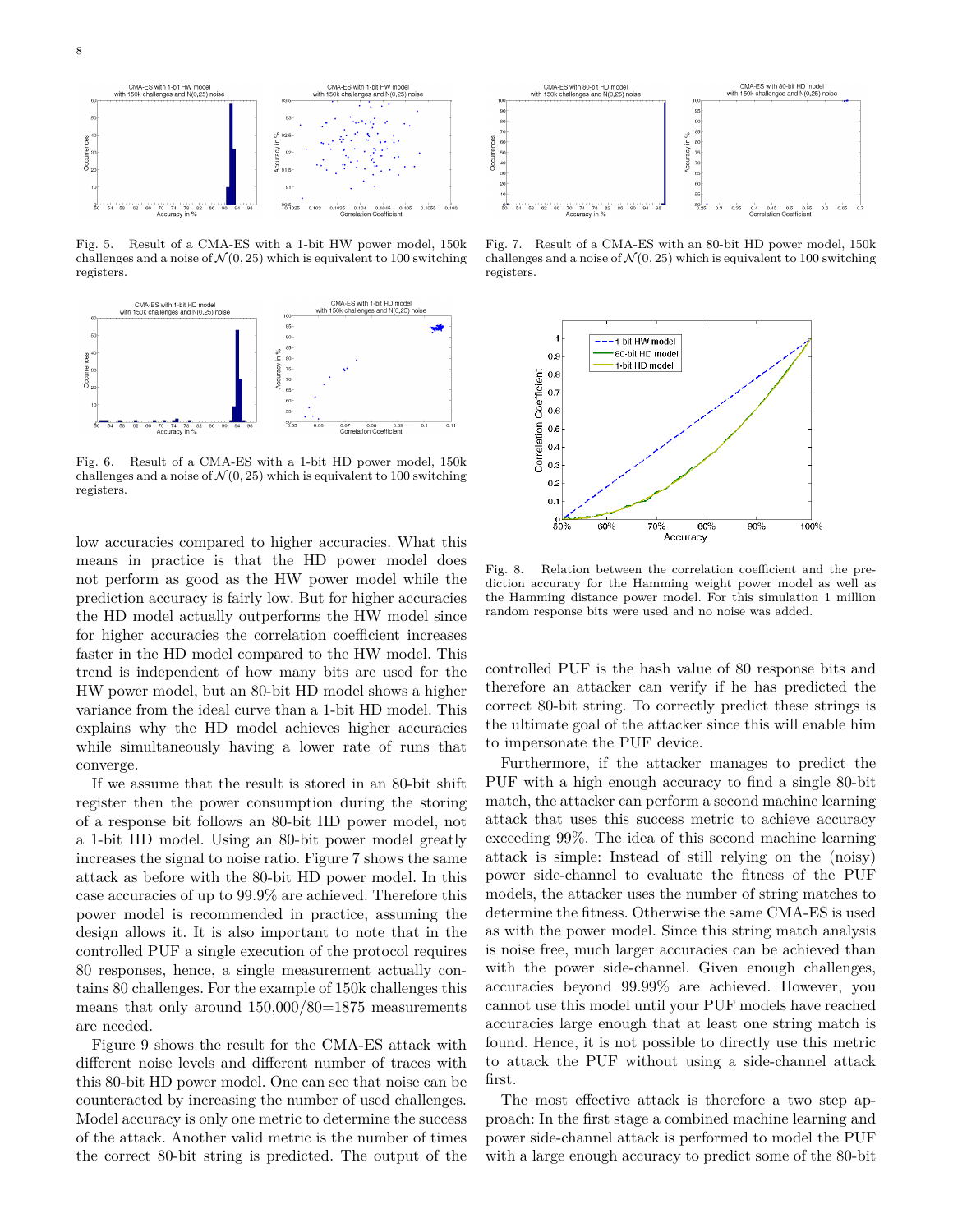

Fig. 9. Result of of 100 runs of an 80-bit CCMA-ES attack with different levels of noise. The noise level is expressed by the number of randomly switching registers that would generate the same amount of noise. On the left the maximum achieved accuracy with 100 runs is shown while on the right the number of runs that achieved an accuracy high enough to find at least one string match is shown.



Fig. 10. The number of needed strings so that the probability of a match is at least 50%.

strings. In the second step, a machine learning attack using the number of string matches as a fitness function is used to achieve prediction accuracies beyond 99%. Figure 10 shows the required number of 80-bits strings for different PUF accuracies to find a match with a probability of at least 50%. This figure can be used to roughly determine the needed model accuracy that needs to be achieved using the power side-channel attack so that in a second step a CMA-ES based on string matches can be performed. For example, with an accuracy of 90% only about 10k traces are needed to find a string match.

We tested this two-step approach by adding noise to the power measurement equivalent to a million random switching registers and the first step based on the power

| Noise Registers | Challenges | Traces  | Accuracy |
|-----------------|------------|---------|----------|
| 100             | 30,000     | 375     | 97       |
| 1,000           | 50,000     | 625     | 95       |
| 10,000          | 150,000    | 1,875   | 93       |
| 100,000         | 1,000,000  | 12,500  | 93.6     |
| 1,000,000       | 10,000,000 | 125,000 | 88.2     |

| TABLE II |  |
|----------|--|
|          |  |

Required number of challenges for different noise levels to achieve an accuracy large enough to find a string match with an 80-Bit HD power model. With such a string match a second machine learning algorithm achieved accuracies beyond 99%.

| Noise Registers | Challenges | Traces | Accuracy |
|-----------------|------------|--------|----------|
| 100             | 80,000     | 1,000  | 89       |
| 500             | 450,000    | 5,625  | 90       |
| 1,000           | 750,000    | 9,375  | 89       |
| 5,000           | 4,000,000  | 50,000 | 87       |
| 10,000          | 7,500,000  | 93,750 | 88       |

| TABLE III |  |  |
|-----------|--|--|
|           |  |  |

Required number of challenges for different noise levels to achieve an accuracy large enough to find a string match with a 1-Bit HW power model. With such a string match a second machine learning algorithm achieved accuracies beyond 99%.

consumption achieved a model accuracy of 88%, which was enough to launch a second machine learning attack based on string matches. This second attack then was able to model the PUF with an accuracy of 99.99%. For this attack 10 million challenges, for which only 128k measurements are needed, were used. Table II gives an overview of the required number of traces for different noise levels so that at least one string match is found. In each case it was then possible to achieve accuracies beyond 99% with the second machine learning attack. Table III shows the same analysis for the 1-bit HW power model. These noise levels are very large while the required number of traces are comparably small for a side-channel attack (see Table ]I for comparison). Hence, it is reasonable to say that power side-channel attacks on controlled PUFs are successful even in the presence of considerable noise.

### IV. Attacking other PUF designs

The main goal of this paper is to show that Arbiter-PUFs are indeed vulnerable to side-channel attacks. To do this, we used controlled PUFs as our main motivation example. Nevertheless, the same or similar methods can be applied to other constructs that rely on Arbiter-PUFs as a building block. For example, this attack is directly transferable to the PUF protocol proposed by van Herrewege et.al. [9]. In this protocol individual PUF responses are generated and then applied to a reverse fuzzy extractor to build a mutual authentication protocol. The only difference from an attacker's perspective is that the individual response bits are not applied to a hash function but to a reverse fuzzy extractor. Therefore, the attack can directly be applied to the reverse fuzzy extractor PUF protocol.

To a certain degree the attack can also be applied to the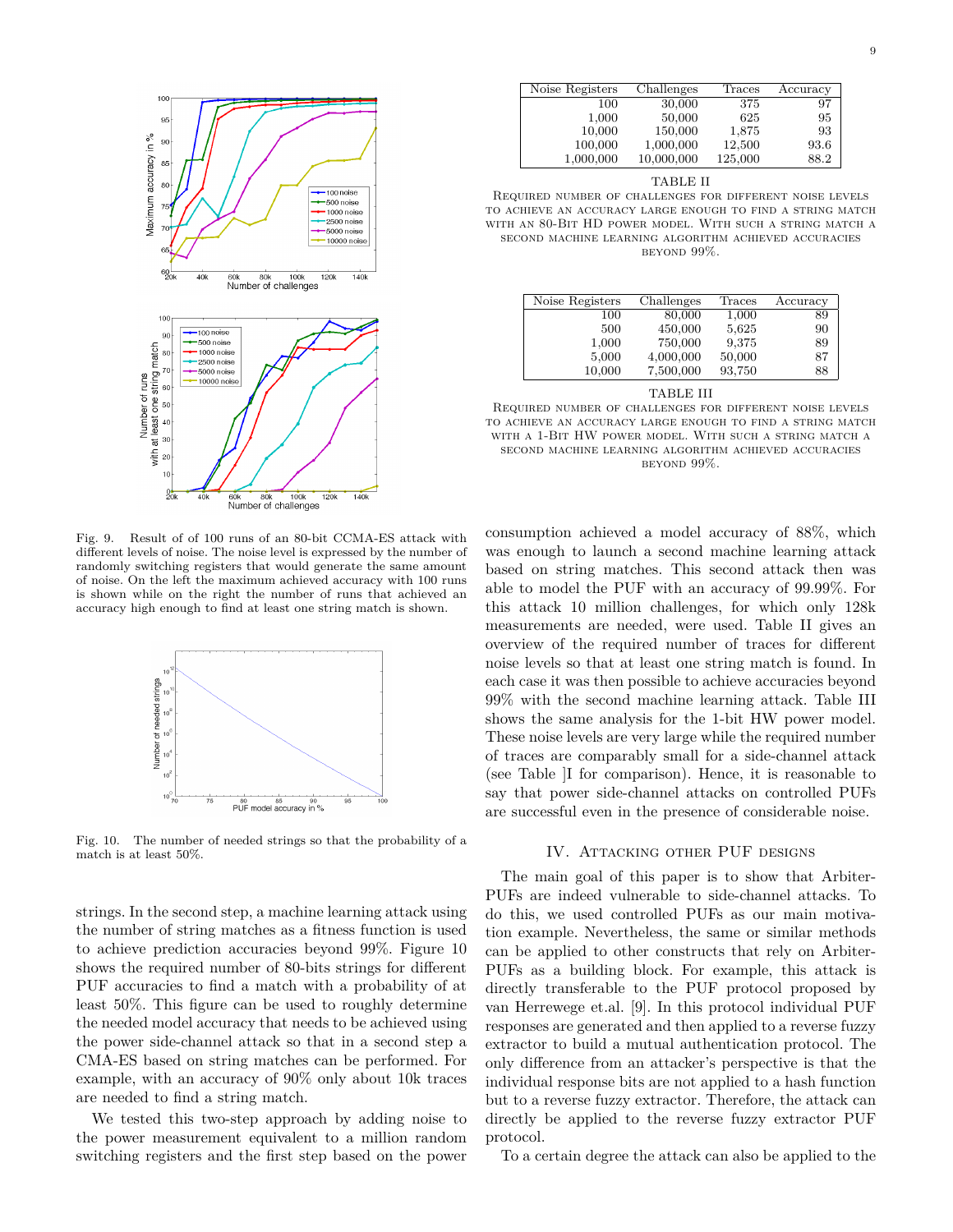Lightweight PUFs proposed in [14] and with large drawbacks to XOR-Arbiter PUFs [13]. In these PUF designs *k* individual Arbiter PUFs are present and then combined with each other using XORs. If the responses from the individual PUFs are stored in a register before they are combined, we can again use a hamming-distance power model. However, if the outputs of the Arbiters are directly combined through combinatorial logic the power model changes. How exactly needs to be evaluated, but it is likely that the power model follows a Hamming Weight model, mainly due to glitches.

The biggest difference between Lightweight PUFs and XOR-Arbiter PUFs from an power side-channel attack perspective is that in the Lighweight PUFs each of the *k* Arbiter PUF gets a different challenge. This allows a divide-and-conquer approach to attack the Lightweight PUF. We can attack each PUF individually and consider the responses of the other PUFs as noise. Due to its high noise resistance, it should therefore be possible to attack Lighweight PUFs using CCMA-ES. Increasing the number *k* of used PUF instances only has a small impact on the number of needed traces since we attack one PUF at a time.

However, this divide-and-conquer approach cannot be used for an XOR-Arbiter PUF, since every PUF instance gets the same challenge.When an attacker wants to attack a single PUF from an XOR-Arbiter PUF with *n* XORs, the responses of the other  $k-1$  PUFs cannot be seen as independent noise. All *n* PUFs get the same challenge and hence the *n* responses are all related to each other. Hence, one needs to model all *n* PUF instances at the same time and therefore the attack complexity grows considerably when  $n$  is increased. The optimal strategy to attack XOR-Arbiter PUFs using a power side-channel attack is therefore an interesting research problem.

## V. Fault Attack on Arbiter PUFs

So far we have seen that Arbiter PUFs are vulnerable to passive side-channel attacks. In this section we will take a closer look at their resistance against active attacks. It was often assumed that the fact that the PUF changes its behavior if it is being tampered with increases the security of PUFs against implementation attacks. However, in this Section we will see that the unreliability information can instead be used to successfully model a PUF.

## *A. Impact of Noise and Environmental Conditions on Arbiter PUFs*

Arbiter PUFs have a problem with unreliability in practice, which means that the same challenge does not always generate the same response. There are two sources that can cause an Arbiter PUF to change its response bit: thermal noise and changes in environmental conditions. Thermal noise adds approximately Gaussian noise to the delay value of each individual execution of the PUF. If the delay difference between the top and bottom signal is small for a given challenge, this noise can switch the response bit by changing a previously positive delay difference into a negative delay difference and vise versa. The closer the delay difference is to zero, the more likely it is that the response bit changes.

The second reason why a response bit might flip is due to changes in the environment. For example, it is well known that changing the supply voltage or operation temperature changes the propagation delay and rise and fall time of a CMOS transistor. The magnitude of this change depends directly on the transistor sizing as well as the process variations. Hence, the Arbiter PUF behaves differently at different supply voltages. For each challenge the delay difference will either increase or decrease when the supply voltage is reduced. The amount of the increase or decrease depends on the PUF instance as well as the challenge.

This has some interesting implications. First of all, the attack by Delvaux et.al. [6] does not work with environmental noise in the same way as it does with thermal noise. The added delay is not a Gaussian random variable but a deterministic function of the supply voltage (or other environmental conditions) whose slope depends on the PUF instance as well as the challenge. Since the slope of the function is different for each challenge, two challenges that have the same delay difference might behave differently when the supply voltage is altered. One challenge might flip while the other does not. Nevertheless, if the delay difference is close to 0 it is much more likely that the response bit flips than if the absolute delay difference is large. In Figure 11 the delay differences for an 128-bit Arbiter PUF is shown. The delay difference is approximately Gaussian and ranges between -150ps and +150ps. When the supply voltage was altered from the nominal voltage of 1.1V to 1V and 1.2V roughly 6% of the response bits flipped. In Figure 11 the delay difference of the challenges that flipped are depicted in black. Only traces that were close to zero (between  $-12\text{ps}$  and  $+13$ ) ps) flipped. The distribution of the delay difference of the flipped traces is again approximately Gaussian and the closer to zero the more likely that the response flipped. However, while a trace who's absolute delay difference was larger than 13ps never flipped, a lot of traces whose delay difference were less than 13ps did not flip. Hence, it is not possible to directly read out the delay difference from the information when a challenge flips. But we still get enough information to reliably model the PUF as we will see in the following.

For the controlled PUF design from Section II-C to be useful an Arbiter PUF with a high reliability is needed. Ideally, the PUF should be resistant to thermal noise and changes in the environmental conditions. However, this is very difficult to achieve for all possible environmental conditions. Therefore, it is much more likely that the PUF will be designed to be reliable under normal operation conditions as defined in the specifications. For example, techniques such as the one described in [5] can help to counteract changes in temperature or supply voltage. Usually, these techniques are optimized for a small range of operating conditions and will not work outside the spec-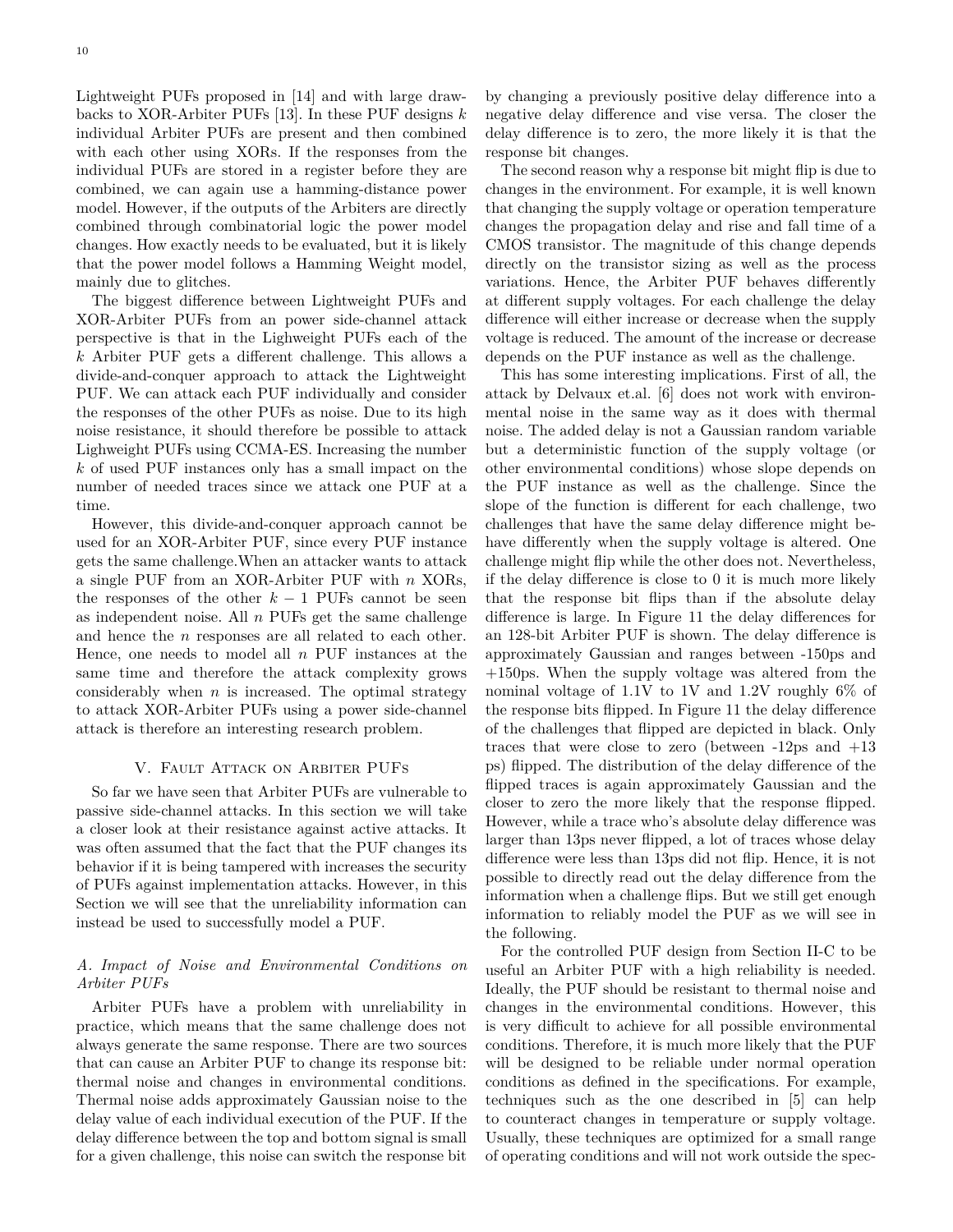

Fig. 11. The delay difference in pico seconds between the top and bottom signal after the last stage for 49k traces. Colored in blue are the delay differences of all traces and in black are the delay differences for the traces whose output flipped when the supply voltage was changed from 1.1V to 1V and 1.2V.

ification of the device. Furthermore, it is likely that the controlled PUF will depend on a stable voltage source or that the protocol allows to collect challenges and responses for different working conditions. Hence, even if a controlled PUF might be very reliable under normal working conditions, it is reasonable to assume that an attacker with access to the device can alter the environmental conditions to make the PUF unreliable. In particular, it is likely that an attacker with physical access to the PUF is able to apply a supply voltage that is outside of the specifications.

In the following, we will again assume that a controlled PUF design as described in Section II-C is used. We furthermore assume that the attacker can alter the voltage supply in a way that the chip is still functioning but some PUF responses will flip. The advantage of changing the supply voltage compared to e.g. changing the temperature is that it can be done easily in a fast and automatic fashion. It is possible to build a set-up that will alter the supply voltage of the chip for only a few clock cycles. This has the advantage that only one or a few subchallenges of the controlled PUF design will be subject to the altered supply voltage. Other environmental changes, e.g. generating a strong magnetic field might have the same or similar effects. What kind of faults are feasible and effective besides voltage manipulations is an interesting future research direction. Basically any change to the PUF that can be applied to a single sub-challenge (or few subchallenges) and that changes the delay difference so that only a subset of response bits flip can be used for our fault attack.

We performed Monte Carlo simulations using HSpice for an 128-bit Arbiter PUF in 45nm technology with a nominal voltage of 1.1V and with 1V and 1.2V and compared the response bits to determine which responses flipped when the voltage was altered. It turns out that when reducing the voltage from 1.1V to 1V only 1.9% of the responses flipped while increasing the voltage from 1.1V to 1.2V resulted in 4.5% of flipped bits. One reason why increasing the voltage had larger effects on the responses is that the standard cells we used were optimized for usage of 1.1V and 1V but not for  $1.2V^2$ . In total 6% of the challenges flipped and only 0.4% of the challenges flipped for both a voltage reduction as well as voltage increase. In the following, data from these simulations are used to test our fault attack.

## *B. Combined Machine Learning Fault Attack*

The same CMA-ES machine learning method as in the hybrid power side-channel and machine learning attack is used for the combined machine learning fault attack. Recall that it is necessary to be able to distinguish PUF models that have a high model accuracy from PUF models with a low model accuracy for an ES machine learning attack to work. In Section III-B this was done using the power side-channel. Instead, in this attack the reliability information of the PUF under supply voltage manipulations is used to judge the PUF models. The basic idea is to take measurements of the same challenges with different supply voltages and check for which challenges the response changed. If the response bit for challenge *i* flipped we assign  $F_i = 1$  otherwise  $F_i = 0$ . From Figure 11 we know that if a response bit flipped it is very likely that the corresponding delay difference was close to zero i.e.  $|\Delta D|$  <  $\tau$ . To test a PUF model we compute the delay difference  $\Delta \hat{D}_i$  for each challenge *i* and assign:

$$
\hat{F}_i = \left\{ \begin{array}{ll} 1 & \text{if } |\Delta \hat{D}_i| < \hat{\tau} \\ 0 & \text{if } |\Delta \hat{D}_i| > \hat{\tau} \end{array} \right.
$$

One way to check the fitness of the PUF model is to compare the hypothesis vector  $\hat{F}$  with the measured vector *F* by counting how often the two vectors are equal, i.e.,  $\sum |\dot{F}_i - \hat{F}_i|$ . Intuitively, the correct PUF model should have the smallest difference between the two vectors. However, using the number of mismatches is not very good to measure the fitness of the PUF instances. The number of flipped bits is relatively small and as seen in Figure 11, and not all bits flip if  $|\Delta D| < \tau$ . Hence, even for the correct PUF model there is a mismatch between *F* and  $\hat{F}$ , i.e.  $\sum |F_i - \hat{F}_i| > 0$ . A PUF model that results in a vector  $\hat{F}_i = 0$  for all *i* might therefore have a smaller mismatch between  $\hat{F}$  and  $F$  than a PUF model with a high model accuracy. Therefore, using the number of mismatches as the fitness test does not work in practice. Using the correlation coefficient between  $F$  and  $\hat{F}$  on the other hand works very well. Hence, the correlation coefficient is used again to determine the fitness of the PUF models. Compared to the CMA-ES based on power side-channels, the fault based CMA-ES needs to model the parameter  $\tau$  in addition to the  $n+1$  delay values. But otherwise there is not much difference between the two attacks.

Figure 12 shows the result of the fault CMA-ES with 8k traces and  $+/- 0.1V$  supply voltage variation. The attack can model the PUF reliably with an accuracy of 97.7%.

<sup>2</sup>Note that this can also be due to the fact that the HSpice simulations are more accurate the closer you simulate to the nominal operation conditions.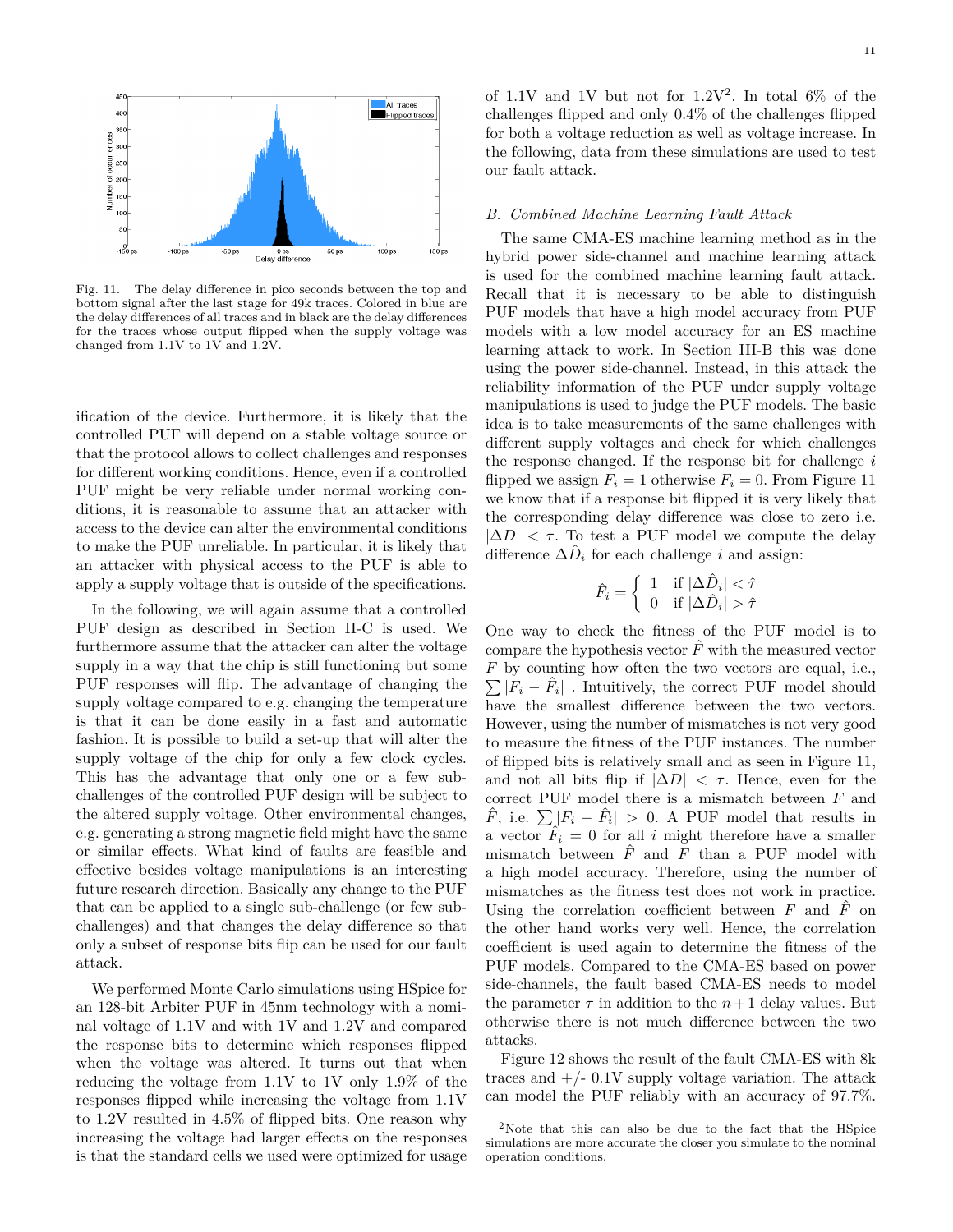

Fig. 12. The result of 100 runs of the CMA-ES Fault attack with 8k traces and +*/*− 0.1V supply voltage variation without additional noise. On the left the accuracy of the resulting PUF models are shown. On the right side the number of 80-bit strings that were correctly predicted by the PUF models are shown.



Fig. 13. The result of 100 runs of the CMA-ES Fault attack with 45k traces and +*/*− 0.1V supply voltage variation with 20% faulty responses.

From 100 runs 56 runs achieved an accuracy of at least 97%. These results represent an ideal case without any noise. However, when performing this attack in practice there might be measurement errors in the fault trace *F*. In the controlled PUF case we assume that we can alter the operating conditions for only a single sub-challenge while keeping the operating conditions constant for the other 79 sub-challenges. Since the 80 response bits are fed through a hash function we can see if at least one response bit flipped by checking if the hash value changed. But since a hash function is used, it is not possible to determine which response bit has changed or how many. It can therefore happen that a response bit flip is detected although it actually corresponds to a flip in one of the 79 sub-challenges that are not targeted. We call this case a "false positive" since  $F_i$  is set to one although no flip actually happened for the targeted challenge.

Besides a "false positive" there could also be a "false negative" in which a response bit that is supposed to flip does not flip, e.g. because the fault setup did not work correctly. It is likely that the closer  $|\Delta D|$  is to zero the more unlikely it is that a false negative happens for this challenge. False negatives as well as false positives can be reduced by repeating the measurement several times. It could also happen that the targeted challenge flips due to noise instead of the voltage alteration. However, if a challenge flips due to noise it is likely that the delay difference is close to zero as well. Hence, whether the response flips due to noise or voltage alteration does not matter.

## *C. Results*

We tested how the attack works in the presence of these noise sources. We randomly changed 20% of the bits of *F* which represents a false positive rate of 20% and a false negative rate of  $20\%$ <sup>3</sup>. Figure 13 shows the result of a CMA-ES attack with 45k challenges with 20% overall noise. The attack still works and achieves the same accuracy as the noiseless case. However, the number of challenges needed to attack the PUF increased from 8k challenges to 45k challenges and more runs do not converge than in the noise-free case. Nevertheless, the number of challenges is still fairly low considering the rather large amount of noise added. Figure 14 shows the success of the attack with different noise levels and different numbers of challenges.



Fig. 14. Result of a Fault CMA-ES attack with 200 independent runs for different levels of overall-noise and for different numbers of challenges. On the left the highest achieved model accuracy is shown while the right figure shows the number of runs that had at least one string match.

As can be seen, the attack still works in the presence of considerable noise. Hence, fault attacks on controlled PUFs based on Arbiter PUFs are feasible. The presumed strength, that tampering with the PUF results in different responses, turns out to actually be a security vulnerability. One can therefore no longer state that Arbiter PUFs are more resistant to implementation and probing attacks than traditional cryptography.

### *D. Error Correction and Fault attacks*

So far we have assumed that the used Arbiter-PUF is reliable enough that no error correction is needed. Current PUF design however are not reliable enough to be used without error correction. Therefore in many controlled PUF designs error correction codes are used to correct errors before the response bits are fed into the hash functions. In this case the described fault attack does not work, since the introduced error would be corrected again. However, if error correction is used, the controlled PUF does not only get a challenge *c* but also helper data *h*. This helper data is used to correct the response *r* before it is applied to the hash function. Error correction codes can correct up to *d* errors in the response. If there are more than *d* errors, the error correction fails.

To be able to perform a fault attack on a controlled PUF that uses error correction, the attacker therefore needs to manipulate *h*, so that an error at the targeted response bit does not get corrected. So an attacker needs to send a manipulated helper data  $h'$  instead of  $h$  that does not correct the introduced error. How easy it is to

<sup>&</sup>lt;sup>3</sup>Since we change the bits independent of  $|\Delta D|$  this can be seen as a worst case scenario.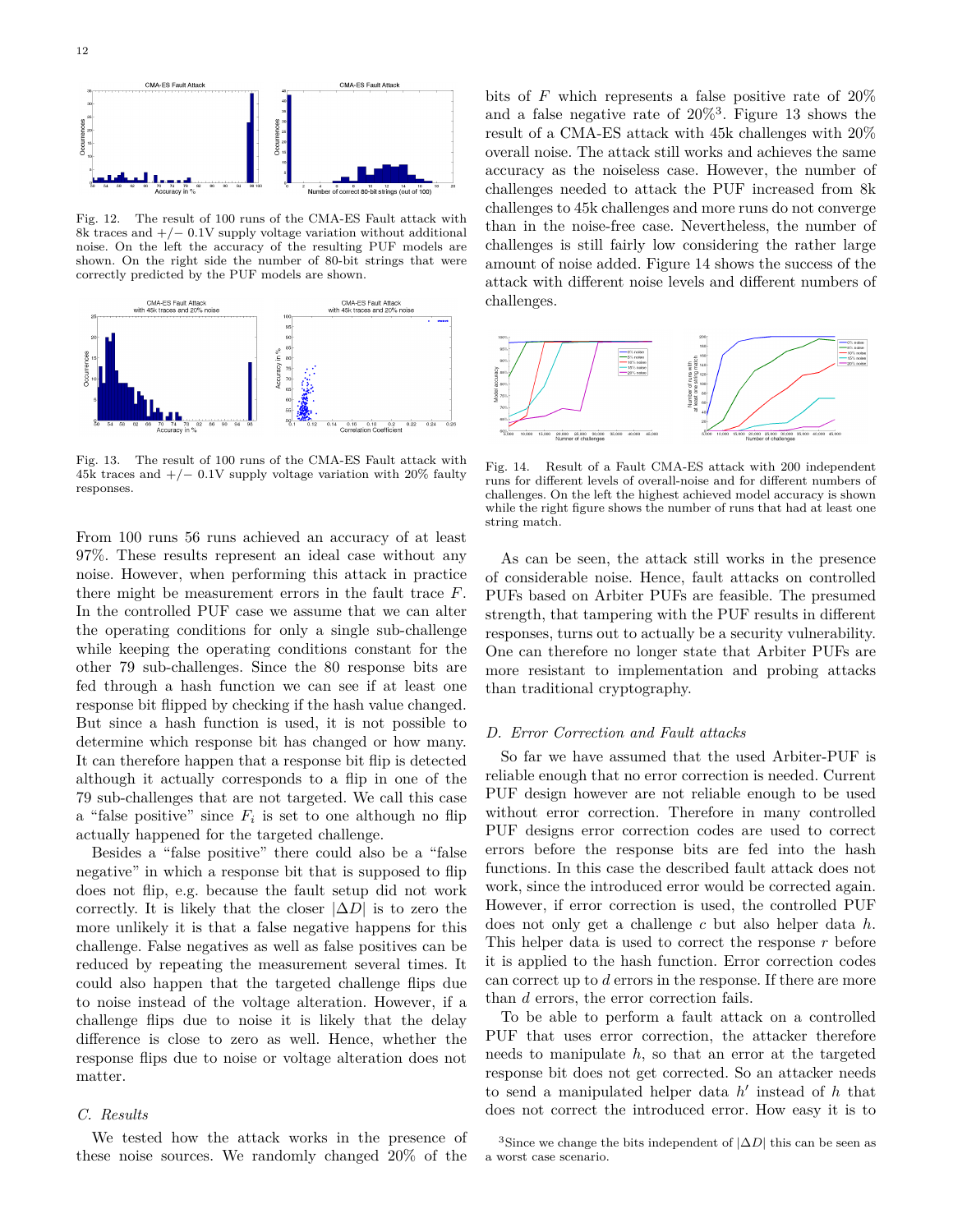send such manipulated helper data *h*<sup>*i*</sup> strongly depends on the used error correction and it is likely that the falsenegative rate increases for such an attack. Furthermore,  $h'$  needs to be determined for every challenge. Hence, the attack complexity increases and much more challenge and responses need to be exchanged.

Hence, error correction increases the complexity of the attack but does not necessarily prevent the attack. Studying fault attacks in the presence of different error correction codes is therefore an interesting future research direction.

## VI. Conclusion and implications of Side-Channel Attacks on Arbiter PUFs

The results presented in this paper show that — unlike often believed — Arbiter PUFs are not necessarily more resistant against side-channel attacks than traditional cryptographic algorithms. By combining side-channel analysis with machine learning techniques it is possible to attack controlled PUFs reliably even in the presence of considerable noise. This hybrid side-channel and machine learning approach works with passive power side-channels as well as with active fault attacks. Hence, controlled Arbiter PUFs are vulnerable to both active as well as passive side-channel attacks. It is therefore very important to also consider side-channel attacks when evaluating PUFs and protocols based on PUFs. Even designs that from a theoretical perspective would be secure against machine learning attacks are not necessarily secure once they are implemented. Which PUF structures and protocols are more resistant against side-channel attacks and how efficient side-channel countermeasures for PUFs look like is therefore an interesting new research area.

#### **REFERENCES**

- [1] L. Batina, B. Gierlichs, and K. Lemke-Rust. Comparative evaluation of rank correlation based dpa on an aes prototype chip. In *Information Security*, volume 5222 of *Lecture Notes in Computer Science*, pages 341–354. Springer Berlin Heidelberg, 2008.
- [2] R. Beaulieu, D. Shors, J. Smith, S. Treatman-Clark, B. Weeks, and L. Wingers. The simon and speck families of lightweight block ciphers. Cryptology ePrint Archive, Report 2013/404, 2013. http://eprint.iacr.org/.
- [3] G. T. Becker. Intentional and unintentional side-channels in embedded systems. PhD Dissertation, University of Massachusetts Amherst, February 2014.
- [4] A. Bogdanov, L. R. Knudsen, G. Leander, C. Paar, A. Poschmann, M. J. Robshaw, Y. Seurin, and C. Vikkelsoe. Present: An ultra-lightweight block cipher. In *Cryptographic Hardware and Embedded Systems-CHES 2007*, pages 450–466. Springer, 2007.
- [5] A. Cortez, V. van der Leest, R. Maes, G. Schrijen, and S. Hamdioui. Adapting voltage ramp-up time for temperature noise reduction on memory-based pufs. In *IEEE International Symposium on Hardware-Oriented Security and Trust (HOST 2013)*, pages 35–40, 2013.
- [6] J. Delvaux and I. Verbauwhede. Side channel modeling attacks on 65nm arbiter pufs exploiting cmos device noise. In *6th IEEE International Symposium on Hardware-Oriented Security and Trust (HOST 2013)*, June 2013.
- [7] B. Gassend, D. Clarke, M. van Dijk, and S. Devadas. Controlled physical random functions. In *Computer Security Applications Conference, 2002. Proceedings. 18th Annual*, pages 149–160, 2002.
- [8] N. Hansen. The cma evolution strategy: A comparing review. In *Towards a New Evolutionary Computation*, volume 192 of *Studies in Fuzziness and Soft Computing*, pages 75–102. Springer Berlin Heidelberg, 2006.
- [9] A. Herrewege, S. Katzenbeisser, R. Maes, R. Peeters, A.-R. Sadeghi, I. Verbauwhede, and C. Wachsmann. Reverse fuzzy extractors: Enabling lightweight mutual authentication for pufenabled rfids. In A. Keromytis, editor, *Financial Cryptography and Data Security*, volume 7397 of *Lecture Notes in Computer Science*, pages 374–389. Springer Berlin Heidelberg, 2012.
- [10] Y. Hori, T. Katashita, A. Sasaki, and A. Satoh. Sasebo-giii: A hardware security evaluation board equipped with a 28-nm fpga. In *Consumer Electronics (GCCE), 2012 IEEE 1st Global Conference on*, pages 657–660. IEEE, 2012.
- [11] G. Hospodar, R. Maes, and I. Verbauwhede. Machine learning attacks on 65nm arbiter pufs: Accurate modeling poses strict bounds on usability. In *IEEE International Workshop on Information Forensics and Security (WIFS)*, pages 37–42. IEEE, 2012.
- [12] D. Karakoyunlu and B. Sunar. Differential template attacks on puf enabled cryptographic devices. In *Information Forensics and Security (WIFS), 2010 IEEE International Workshop on*, pages 1–6. IEEE, 2010.
- [13] D. Lim. Extracting secret keys from integrated circuits. Master's thesis, Massachusetts Institute of Technology, USA, May 2004.
- [14] M. Majzoobi, F. Koushanfar, and M. Potkonjak. Lightweight secure pufs. In *Proceedings of the 2008 IEEE/ACM International Conference on Computer-Aided Design*, pages 670–673. IEEE Press, 2008.
- [15] D. Merli, J. Heyszl, B. Heinz, D. Schuster, F. Stumpf, and G. Sigl. Localized electromagnetic analysis of ro pufs. In *Hardware-Oriented Security and Trust (HOST), 2013 IEEE International Symposium on*, pages 19–24, 2013.
- [16] D. Merli, D. Schuster, F. Stumpf, and G. Sigl. Side-channel analysis of pufs and fuzzy extractors. In J. McCune, B. Balacheff, A. Perrig, A.-R. Sadeghi, A. Sasse, and Y. Beres, editors, *Trust and Trustworthy Computing*, volume 6740 of *Lecture Notes in Computer Science*, pages 33–47. Springer Berlin Heidelberg, 2011.
- [17] A. Moradi, M. Kasper, and C. Paar. Black-box side-channel attacks highlight the importance of countermeasures — an analysis of the xilinx virtex-4 and virtex-5 bitstream encryption mechanism. In *Topics in Cryptology Ű– CT-RSA 2012*, volume 7178 of *Lecture Notes in Computer Science*, pages 1–18. Springer Berlin Heidelberg, 2012.
- [18] D. Oswald. Implementation attacks: From theory to pratice. Dissertation, Ruhr-Universität Bochum, September 2013. http://www.emsec.rub.de/media/attachments/files/ 2013/10/diss\_david\_oswald\_2.pdf.
- [19] D. Oswald and C. Paar. Breaking Mifare DESFire MF3ICD40: Power analysis and templates in the real world. In *Cryptographic Hardware and Embedded Systems (CHES)*, Lecture Notes in Computer Science, pages 207–222, 2011.
- [20] U. Rührmair and M. van Dijk. Pufs in security protocols: Attack models and security evaluations. In *IEEE Symposium on Security and Privacy 2013 (SP 2013)*, 2013.
- [21] U. Rührmair, F. Sehnke, J. Sölter, G. Dror, S. Devadas, and J. Schmidhuber. Modeling attacks on physical unclonable functions. In *Proceedings of the 17th ACM conference on Computer and communications security*, CCS '10, pages 237–249, New York, NY, USA, 2010. ACM.
- [22] U. Rührmair, X. Xu, J. Sölter, A. Mahmoud, F. Koushanfar, and W. Burleson. Power and timing side channels for pufs and their efficient exploitation. Cryptology ePrint Archive, Report 2013/851, 2013. http://eprint.iacr.org/.
- [23] F.-X. Standaert, E. Peeters, C. Archambeau, and J.-J. Quisquater. Towards security limits in side-channel attacks. In *Cryptographic Hardware and Embedded Systems - CHES 2006*, volume 4249 of *Lecture Notes in Computer Science*, pages 30– 45. Springer Berlin Heidelberg, 2006.